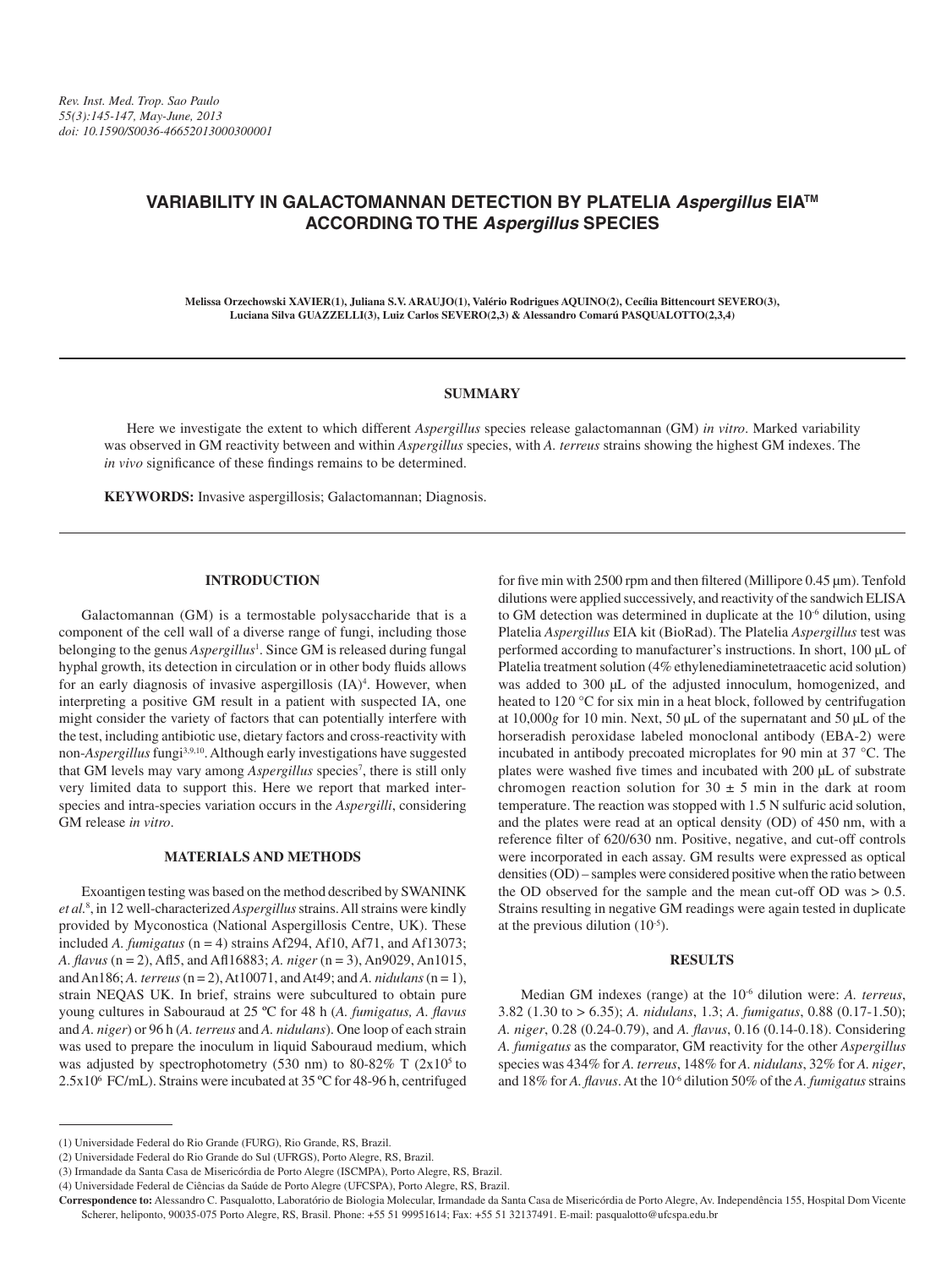# **Table 1**

Marked variations are observed in galactomannan reactivity when different *Aspergillus* species and strains are tested *in vitro*. All experiments were performed in duplicate at the 10-6 dilution using Platelia *Aspergillus* EIA kit (Bio-Rad). Optical densities represent mean values

| <i>Aspergillus</i> strain    | Galactomannan optical density |
|------------------------------|-------------------------------|
| A. fumigatus (Af 294)        | 1.50                          |
| A. <i>fumigatus</i> (Af 10)  | 0.33                          |
| A. <i>fumigatus</i> (Af 71)  | 0.17                          |
| A. fumigatus (Af 13073)      | 1.43                          |
| A. <i>flavus</i> (Afl 5)     | 0.18                          |
| <i>A. flavus</i> (Afl 16883) | 0.14                          |
| <i>A. niger</i> (An 9029)    | 0.28                          |
| A. niger (An 1015)           | 0.79                          |
| A. niger (An 186)            | 0.24                          |
| <i>A. terreus</i> (At 10071) | 1.30                          |
| A. terreus (At 49)           | > 6.35                        |
| A. nidulans (NEOAS UK)       | 1.30                          |

(Af10 and Af71) were GM negative, as well as the two *A. flavus* strains and two out of the three *A. niger* strains tested (An186 and An9029). These were all positive at 10<sup>-5</sup> dilution, with GM indexes varying from 0.51 to 1.02.

# **DISCUSSION**

This study showed that marked variations occurred in GM release among *Aspergillus* species, with the highest GM indexes being observed for *A. terreus*. On the other hand, *A. niger* and *A. flavus* showed less reactivity in the GM ELISA test, in comparison to *A. fumigatus*. Previous studies had already suggested that *in vitro* GM release may vary according to the *Aspergillus* species being tested<sup>3,8</sup>. However, varied results have been observed among studies. For instance, two previous investigations found that *A. niger* isolates produced more GM than *A. fumigatus*7,8. Even though limited GM release by *A. flavus* was documented in our study as well as in the study by MENNINK-KERSTEN *et al.*<sup>7</sup> (which was presented in abstract form only), SWANINK *et al.*<sup>8</sup> showed that GM reactivity was 7% higher in *A. flavus*, in comparison to *A. fumigatus*. Common to all studies was the observation that *A. terreus* produces more GM than *A. fumigatus*7,8.

One explanation for the lower amount of *in vitro* GM release in *A. niger* and *A. flavus* strains, in comparison to *A. fumigatus*, is the fact that *A. fumigatus* clearly demonstrates a higher germination rate at  $37 \text{ °C}^2$ , a temperature that was similar to the incubation temperature used in our experiment (35 °C). However, considering that both *A. terreus* and *A. nidulans* showed higher GM release in comparison to *A. fumigatus*, although they had been submitted to a higher period of incubation (96 h *versus* 48 h), these two species grew slower than *A.*  fumigatus at 37 °C<sup>2</sup>, and therefore germination rate by itself does not seem to explain the observed difference in GM indexes. Another potential explanation for such variability in GM levels is related to the quantity of β-D-galactofuranosidase produced by different *Aspergillus* strains. By

degrading GM epitopes, the enzyme may interfere with the immunoassay by blocking the antigen-antibody complex formation. The demonstration that *A. fumigatus* produces 2-20% of the β-D-galactofuranosidase produced by *A. niger<sup>6</sup>* suggests that *A. fumigatus* could react more avidly in the GM EIA test than *A. niger*, as found in the current study. The influence of the β-D-galactofuranosidase on GM levels is not completely clear, since similar enzyme activity has been observed for patients with IA caused by *A. fumigatus* in spite of serum GM levels<sup>5</sup>. The impact of other variables, such as medium pH, glucose concentration and development fungal stage could not be addressed in the present study since all strains were submitted to the same test condition.

If the results of our study are confirmed *in vivo*, then differences in serum GM levels observed among patients with IA may also be related to the *Aspergillus* species causing the infection. As a result, caution would be required when diagnosing IA based on the use of a universal cut-off for serum GM detection (i.e., 0.5). In fact, a clinical study involving haematological patients showed higher sensitivity of the Platelia *Aspergillus* EIA test in the diagnosis of IA when the infection was caused by *Aspergillus* species other than *A. fumigatus* (49% *vs.* 13%, in comparison to *A. fumigatus*, respectively)<sup>5</sup>. One interesting finding of our study was the observation that variability in GM levels also occurred within each of the *Aspergillus* species evaluated. For instance, the magnitude of such differences was as high as ninefold, and this could potentially explain the difference in results obtained among studies.

In conclusion, this study showed that marked variations occurred in GM levels among distinct *Aspergillus* species, as well as among different strains belonging to the same species. It remains to be determined whether such differences could affect the determination of GM concentrations *in vivo*.

# **RESUMO**

# **Variabilidade na detecção de galactomanana pelo Platelia**  *Aspergillus* **EIA® de acordo com a espécie de** *Aspergillus*

O estudo objetivou investigar a liberação *in vitro* de galactomanana (GM) em distintas espécies patogênicas de fungos do gênero *Aspergillus*. Grande variabilidade foi detectada tanto intra quanto inter espécies, sendo as cepas da espécie *A. terreus* relacionadas aos maiores índices de GM detectados. O significado *in vivo* destes achados permanece em aberto, porém merece investigação.

#### **REFERENCES**

- 1. Aquino VR, Goldani LZ, Pasqualotto AC. Update on the contribution of galactomannan for the diagnosis of invasive aspergillosis. Mycopathologia. 2007;163:191-202.
- 2. Araujo R, Rodrigues AG. Variability of germinative potential among pathogenic species of *Aspergillus.* J Clin Microbiol. 2004;42:4335-7.
- 3. Cummings JR, Jamison GR, Boudreaux JW, Howles MJ, Walsh TJ, Hayden RT. Cross-reactivity of non-*Aspergillus* fungal species in the *Aspergillus* galactomannan enzyme immunoassay. Diagn Microbiol Infect Dis. 2007;59:113-5.
- 4. De Pauw B, Walsh TJ, Donnelly JP, Stevens DA, Edwards JE, Calandra T, *et al*. Revised definitions of invasive fungal disease from the European Organization for Research and Treatment of Cancer/Invasive Fungal Infections Cooperative Group and the National Institute of Allergy and Infectious Diseases Mycoses Study Group (EORTC/MSG) Consensus Group. Clin Infect Dis. 2008;46:1813-21.